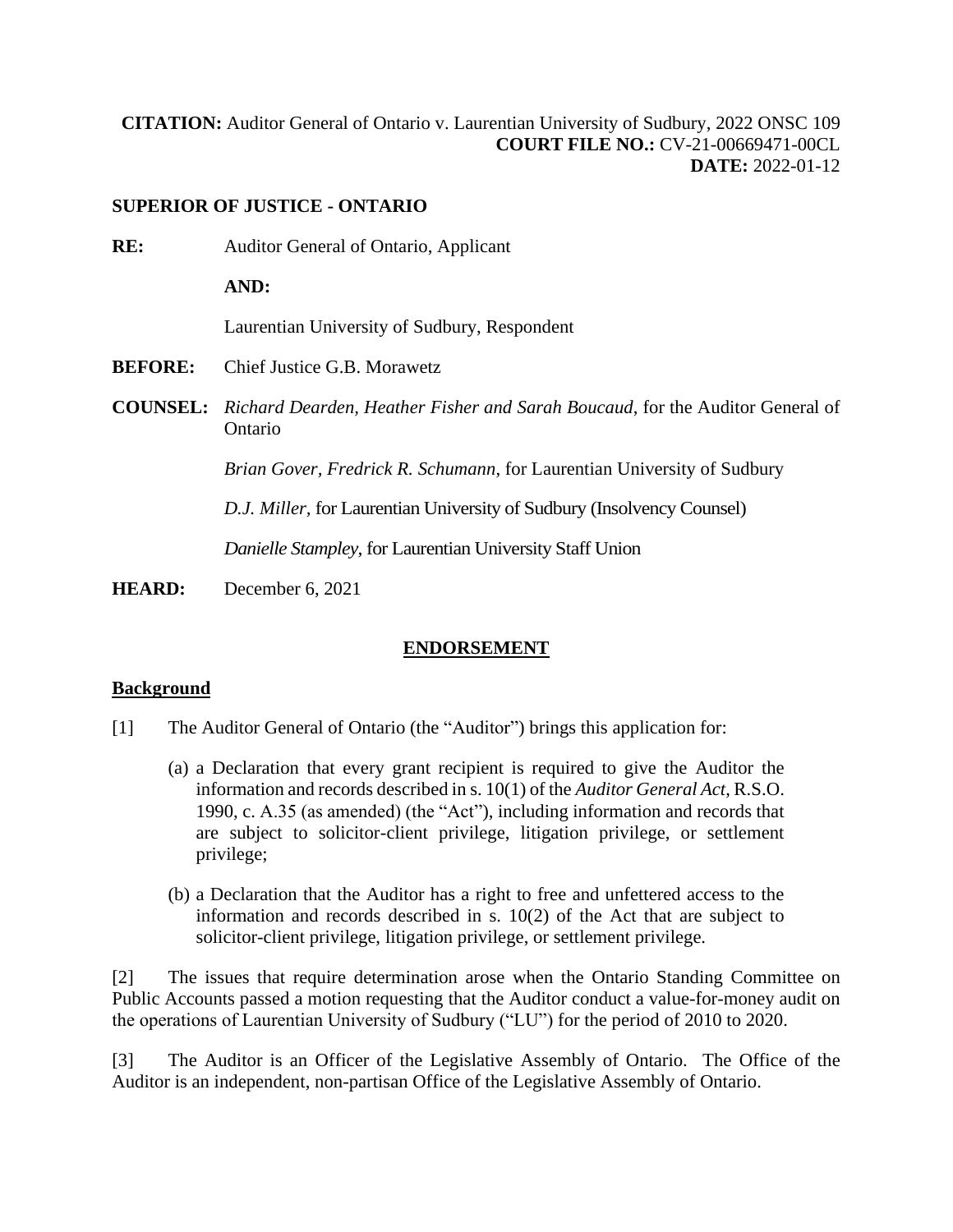[4] LU is a grant recipient that has received annual grants from the Government of Ontario.

[5] The Auditor has requested that LU provide it with access to its privileged information and records.

[6] LU takes the position that the Auditor does not have the right to access privileged information.

[7] This application seeks a statutory interpretation of s. 10 of the Act. Specifically, the issue is whether s. 10 confers on the Auditor the authority to access and require production of privileged information and documents from a grant recipient.

[8] The relevant provisions of the Act are set out below:

### **Duty to furnish information**

10 (1) Every ministry of the public service, every agency of the Crown, every Crown controlled corporation and every grant recipient shall give the Auditor General the information regarding its powers, duties, activities, organization, financial transactions and methods of business that the Auditor General believes to be necessary to perform his or her duties under this Act. 2004, c. 17, s. 13.

### **Access to records**

10 (2) The Auditor General is entitled to have free access to all books, accounts, financial records, electronic data processing records, reports, files and all other papers, things or property belonging to or used by a ministry, agency of the Crown, Crown controlled corporation or grant recipient, as the case may be, that the Auditor General believes to be necessary to perform his or her duties under this Act. 2004, c. 17, s. 13.

### **No waiver of privilege**

10(3) A Disclosure to the Auditor General under subsection (1) or (2) does not constitute a waiver of solicitor-client privilege, litigation privilege or settlement privilege.

### **Power to examine on oath**

11 (1) The Auditor General may examine any person on oath on any matter pertinent to an audit or examination under this Act. 2004, c. 17, s. 13.

### **Application of Public Inquiries Act, 2009**

(2) Section 33 of the *Public Inquiries Act, 2009* applies to the examination by the Auditor General. 2009, c. 33. Sched. 6, s. 42.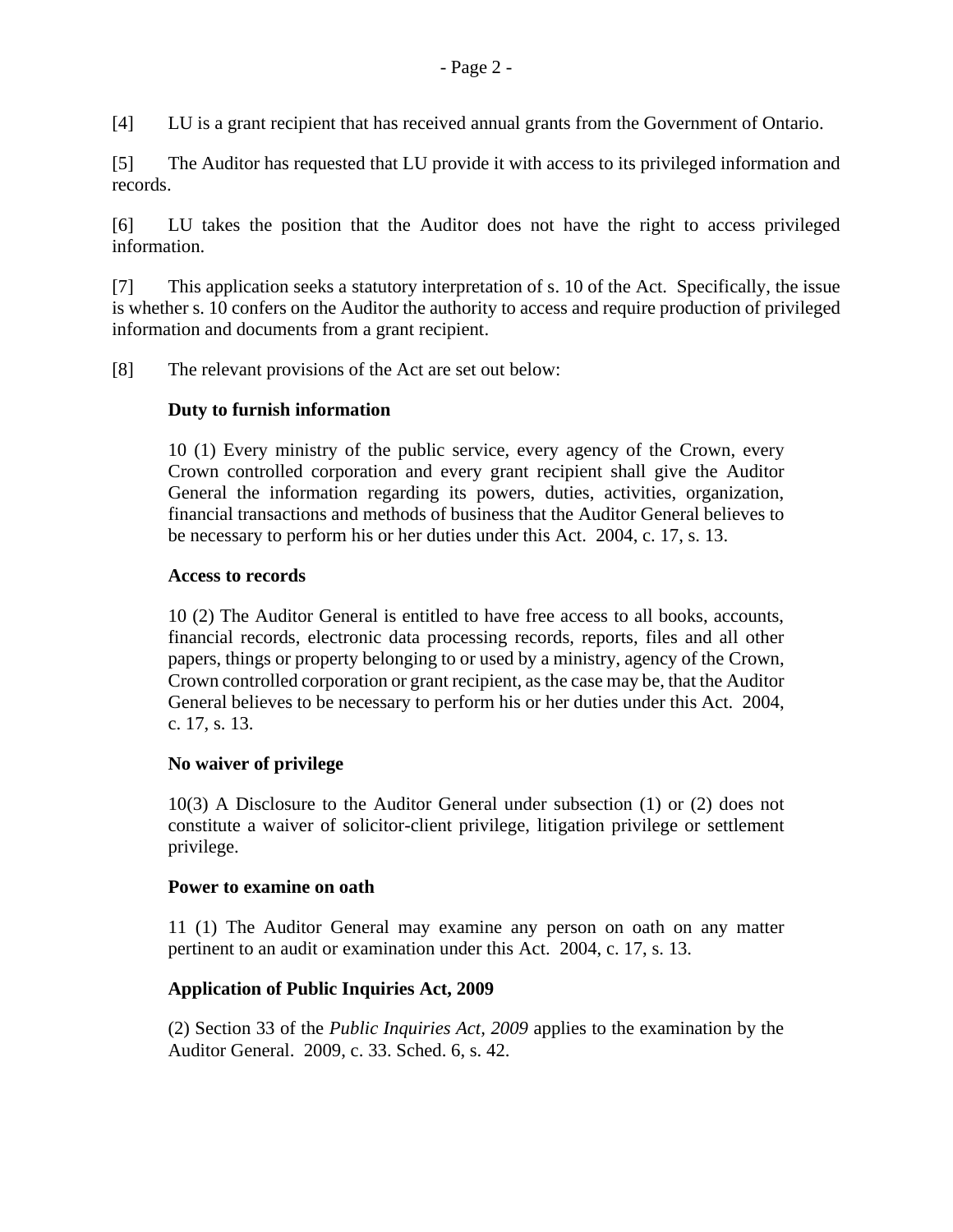## **Prohibition re obstruction**

11.2 (1) No person shall obstruct the Auditor General or any member of the Office of the Auditor General in the performance of a special audit under section 9.1 or an examination under section 9.2 and no person shall conceal, or destroy any books, accounts, financial records, electronic data processing records, reports, files and all other papers, things or property that the Auditor General considers to be relevant to the subject-matter of the special audit or examination. 2004, c. 17, s. 13.

## **Offence**

(2) Every person who knowingly contravenes subsection (1) and every director or officer of a corporation who knowingly concurs in such a contravention is guilty of an offence and on conviction is liable to a fine of not more than \$2,000 or imprisonment for a term of not more than one year, or both. 2004, c. 17, s. 13.

## **Duty of confidentiality**

27.1 (1) The Auditor General, the Deputy Auditor General, the Advertising Commissioner, the Commissioner of the Environment appointed under section 50 of the *Environmental Bill of Rights, 1993*, each employee of the Office of the Auditor General and any person appointed to assist the Auditor General for a limited period of time or in respect of a particular matter shall preserve secrecy with respect to all matters that come to his or her knowledge in the course of his or her employment or duties under this Act. 2004, c. 17, s. 28; 2004, c. 20, s. 13(7); 2018, c. 17, Sched. 3, s. 5.

## **Same**

(2) Subject to subsection (3) the persons required to preserve secrecy under subsection (1) shall not communicate to another person any matter described in subsection (1) except as may be required in connection with the administration of this Act or any proceedings under this Act or under the *Criminal Code (Canada)*. 2004, c. 17, s. 28.

## **Same**

(3) A person required to preserve secrecy under subsection (1) shall not disclose any information or documents disclosed to the Auditor General under section 10 that is subject to solicitor-client privilege, litigation privilege or settlement privilege unless the person has the consent of each holder of the privilege. 2004, c. 17, s. 28.

[9] The Auditor takes the position that ss. 10 and 27.1 of the Act expressly, clearly, and unambiguously confer on the Auditor the authority to access and require production of privileged information and documents from a grant recipient and a broader public sector organization such as LU.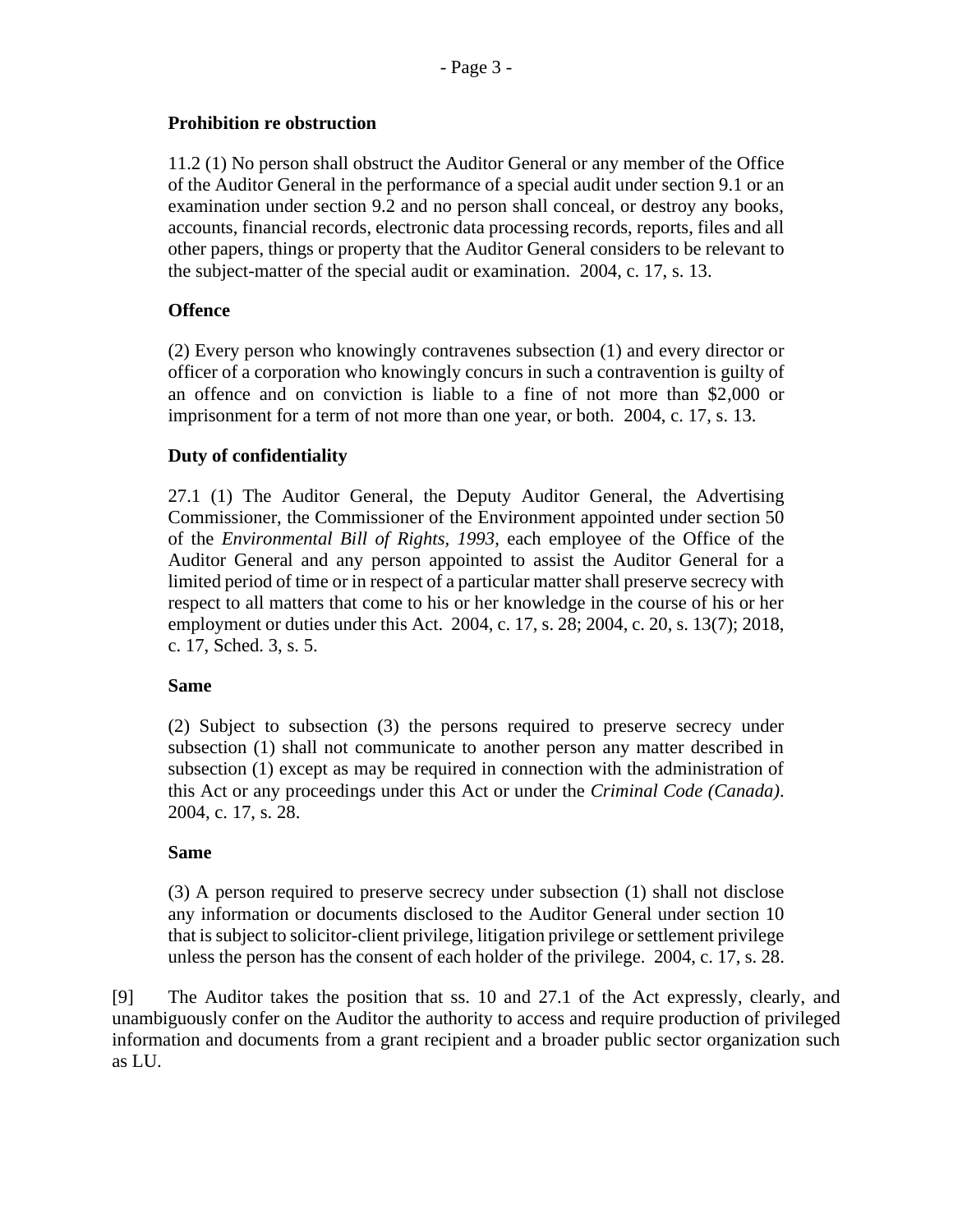[10] LU takes the position that s. 10 of the Act does not evince the clear, explicit, and unequivocal legislative intention that is required to abrogate privilege. Rather, ss. 10(1) and (2) are general disclosure provisions that do not specifically address privilege and so cannot abrogate it. Subsection 10(3) exists simply to ensure that the disclosure of privileged information to the Auditor (whether inadvertent or intentional) does not have the effect of waiving privilege as against third parties.

[11] For the following reasons, the Application is resolved in favour of LU.

# **Position of the Auditor**

[12] The Auditor takes the position that legislatures can pierce solicitor-client privilege by statute and the Legislature has done so in s. 10 of the Act. The Auditor acknowledges that the language of the provision must be explicit and evince a clear and unambiguous intent to abrogate privilege: *Alberta (Information and Privacy Commissioner) v. University of Calgary*, 2016 SCC 53 ("*Alberta*"), at para. 71. The Auditor also acknowledges that solicitor-client privilege cannot be set aside by inference. Express words are necessary to pierce solicitor-client privilege and opentextured language will not be read to include solicitor-client privileged documents: *Canada (Privacy Commissioner) v. Blood Tribe Department of Health*, 2008 SCC 44 ("*Blood Tribe*"), at para. 11.

[13] The Auditor submits that a legislature does not necessarily have to use the term "solicitorclient privilege" in order to abrogate the privilege. An abrogation of privilege can be clear, explicit, and unequivocal where the legislature uses another expression that can be interpreted as referring unambiguously to the privilege: *Lizotte v. Aviva Insurance Co. of Canada*, 2016 SCC 52, at para. 61.

[14] The Auditor submits that looking at the legislative history of the Act and the text of the Act, the Legislature clearly intended that the disclosures made to the Auditor under s. 10 include privileged information and documents.

[15] In 2004, the Legislature enacted Bill 18, which repealed s. 10 of the *Audit Act* and replaced it with ss. 10(1), 10(2), and 10(3) of the Act. The *Audit Act* was renamed the *Auditor General Act*.

[16] The Legislature added two new provisions to the Act that address information and documents subject to solicitor-client privilege, litigation privilege, and settlement privilege, namely, s. 10(3) (no waiver of the privileges) and s. 27.1(3) (secrecy of the privileged disclosures made under s. 10).

[17] The 2004 amendments also added into s. 10(2) that the Auditor is "entitled to have free access" to, *inter alia*, an audit subject's files and all other papers, things, or property (compared to "the Auditor shall be given access" accorded by the former s. 10 of the *Audit Act*).

[18] From the standpoint of the Auditor, ss. 10 and 27.1 are not general open-textured provisions and the new subsections entitle the Auditor to compel production of and have free access to an audit subject's files and all other papers, things, or property, including those subject to privilege.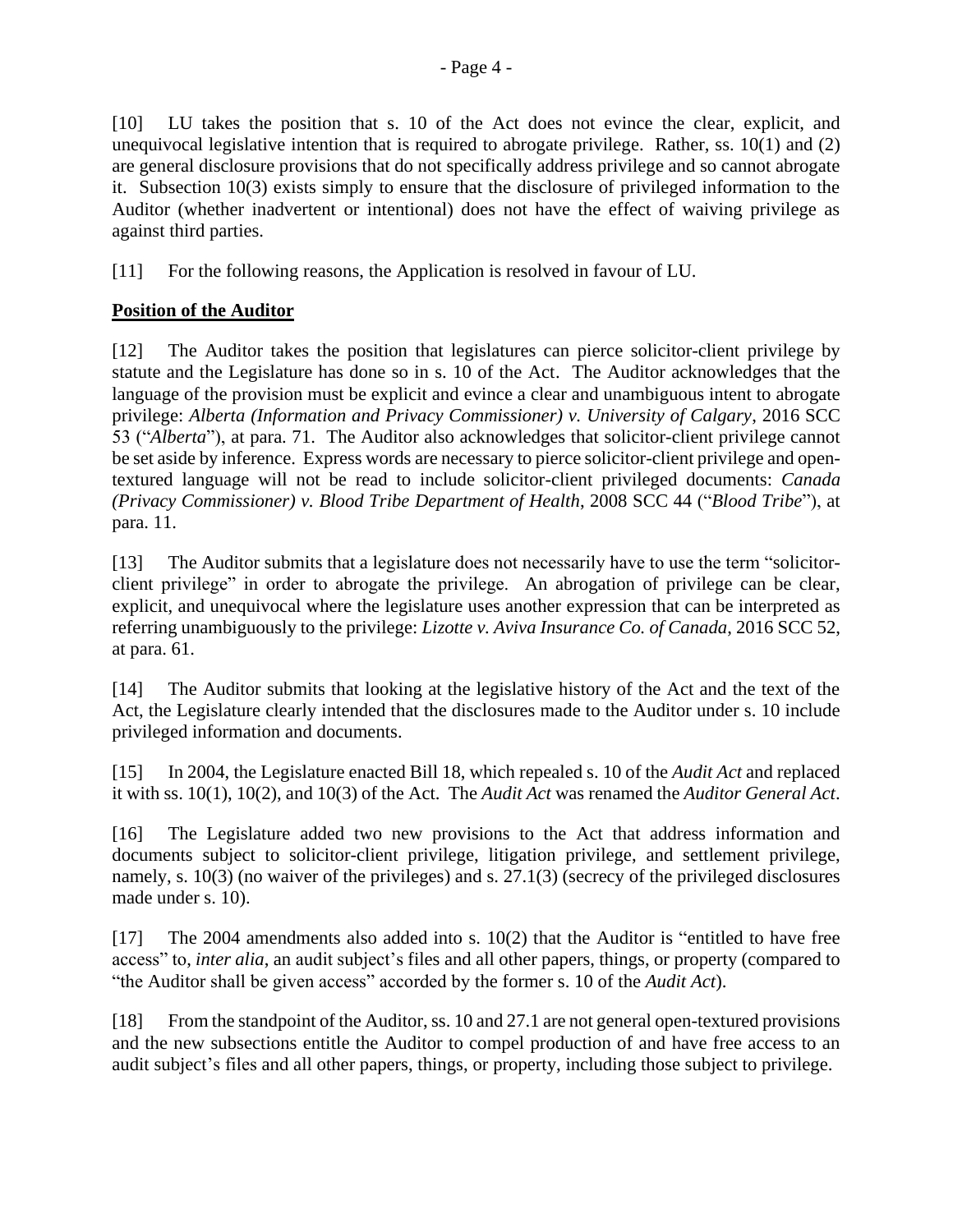[19] The Auditor submits that s. 10 of the Act must be read in its entire context, in its grammatical and ordinary sense, harmoniously with the scheme of the Act, the object of the Act, and the intention of Parliament. In *Canada (Minister of Citizenship and Immigration) v. Vavilov*, 2019 SCC 65, at para. 118, the modern approach to statutory interpretation was summarized as requiring consideration of the "text, context and purpose" of the legislation.

[20] Section 10(1) of the Act requires that a grant recipient "shall give the Auditor General" the information that the Auditor believes is necessary to perform the audit.

[21] This duty and obligation to give information to the Auditor is followed by s. 10(2), which provides that the Auditor is "entitled to have free access" to an audit subject's files and all other papers, things, or property belonging to or used by a grant recipient.

[22] Further, s. 10(3) safeguards the mandatory disclosures made to the Auditor under ss. 10(1) and (2) by providing that those disclosures do not constitute a waiver of privilege.

[23] The Auditor submits that the "no waiver of privilege" safeguard provided by s. 10(3) is inextricably linked to the disclosures made to the Auditor under s. 10(1) and (2) and submits that the Legislature clearly intended that disclosures made under these subsections include information and documents subject to solicitor-client privilege, litigation privilege, and settlement privilege by directly safeguarding those disclosures through s. 10(3).

[24] Further, the disclosures under ss. 10(1) and (2) are mandatory and an audit subject is not provided a choice to consent to the disclosure of privileged documents. Had the legislature intended to require a grant recipient's consent for the disclosures, the Legislature would have expressly said so, as it did in s. 27.1(3).

[25] In addition, an interpretation that the disclosures do not include a grant recipient's privileged information and documents would be absurd because s. 10(3) speaks directly to the privileges attached to those disclosures.

[26] Subsection 10(3) would be rendered meaningless in relation to the disclosures made to the Auditor under ss. 10(1) and (2) if those mandatory disclosures did not include privileged documents because s. 10(3)'s "no waiver of privilege" safeguard only applies to disclosures made to the Auditor under ss. 10(1) and (2).

[27] The Auditor further submits that the Legislature clearly intended that the disclosures made to the Auditor under s. 10 of the Act include privileged information and documents because s. 27.1(3) unambiguously says so.

[28] The Auditor submits that the Legislature imposed the secrecy obligation on the Auditor and its staff over information and documents disclosed under s. 10 that are subject to solicitorclient privilege because the mandatory disclosures under ss. 10(1) and (2) include a grant recipient's privileged information and documents. An interpretation that disclosures under ss. 10(1) and (2) do not include privileged information and documents is incompatible with the express words in s. 27.1(3) that mandate secrecy over privileged information and documents.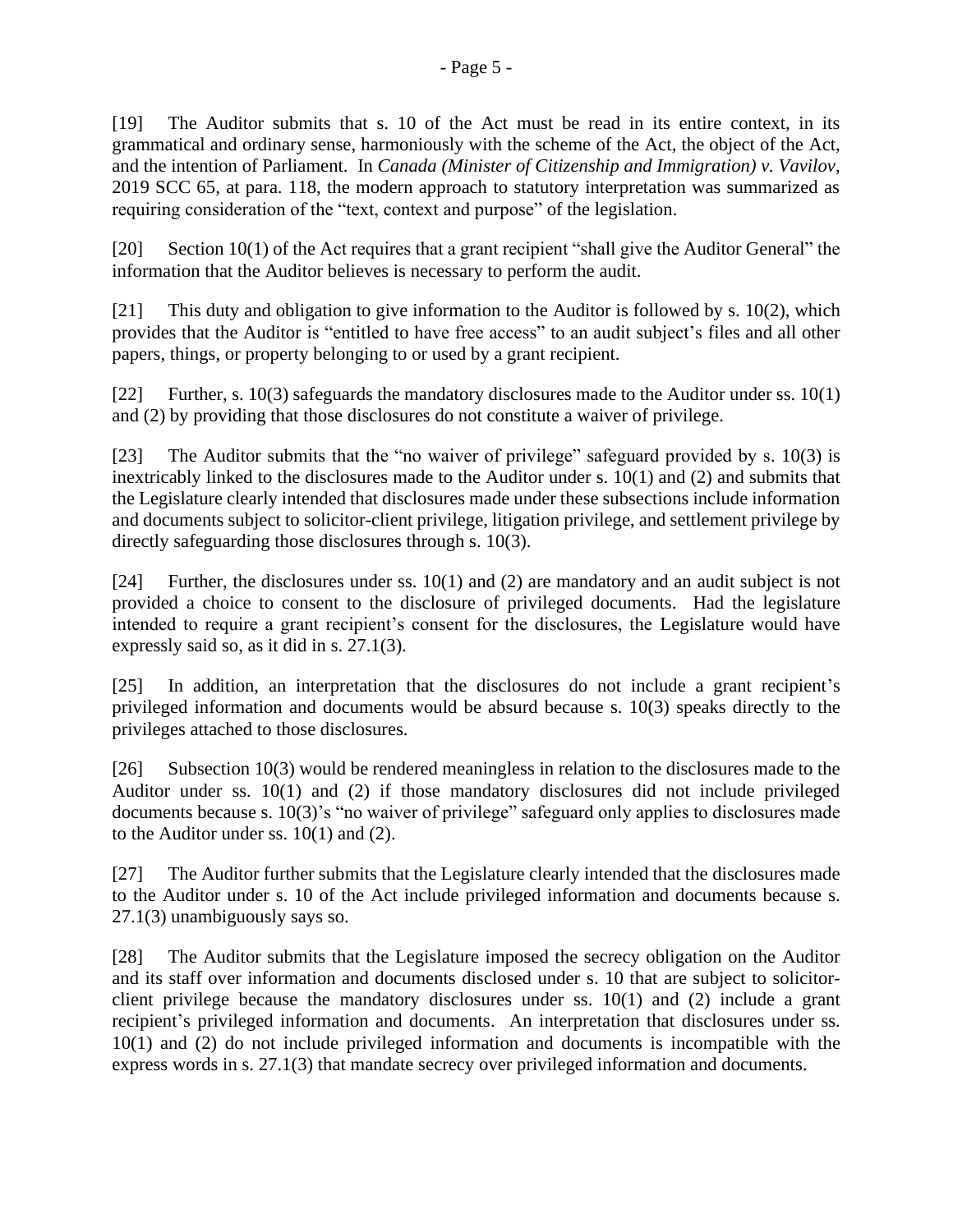[29] The Auditor goes on to submit that an indicia of legislative intent to pierce **s**olicitor-client privilege is whether the Legislature put in place safeguards to ensure that privileged documents are not disclosed in a manner that compromises the substantive right. The Act contains two safeguards that ensure that privileged documents are not disclosed in a manner that compromises the privileges. Subsection 10(3) ensures the privileged information disclosed to the Auditor under s. 10 does not constitute a waiver of privilege and subsection 27.1(3) ensures that the Auditor and the office of the Auditor maintains the secrecy of privileged documents.

[30] The Auditor referenced the legislative evolution of s. 10 of the Act as well as extrinsic aids such as the Interim Protocol On Access By The Office of the Provincial Auditor of Ontario to Privileged Documents (July 2003); the 2003 Handbook for Interaction with the Office of the Provincial Auditor of Ontario (November 2003); the 2006 Handbook for Interaction with the Auditor General of Ontario; and the Ontario Public Sector Guide for Interaction with the Office of the Auditor General: Value-for-Money Audits (April 2019) (the "OPS Guide"), in an effort to support its position. These submissions are addressed in the section below.

# **Position of LU**

[31] As stated above, LU takes the position that s. 10 of the Act does not evince a clear, explicit, and unequivocal intention to abrogate privilege.

[32] LU takes issue with the Auditor's arguments that the legislative evolution of the Act demonstrates a clear and unambiguous intention to abrogate privilege. LU submits that the Act's legislative history instead supports an interpretation that the Legislature did not intend to abrogate privilege.

[33] Prior to Bill 18's passage, s. 10 of the *Audit Act* did not specifically refer to privileged information. There is no suggestion by the Auditor that it could compel audit subjects to provide privileged information under the former s. 10. Consequently, the Auditor focused on the 2004 amendments, and in particular, the amendments to ss. 10 and 27.1, to establish its position.

[34] In 2001, 2002, and 2003, three attempts were made to amend the *Audit Act*. All three would have changed the language of s. 10 but none referred expressly to privilege or contained a provision resembling s. 10(3). None of these bills were passed by the Legislature.

[35] In December 2003, Bill 18 was introduced. From the standpoint of LU, two points about Bill 18 need to be emphasized:

- (a) MPPs from both the government and Official Opposition understood Bill 18 as being substantially similar to the prior unsuccessful bills introduced; and
- (b) there is no indication in the Hansard Debates on Bill 18 that it was ever intended to abrogate privilege. The only time privilege is mentioned anywhere in the Debates is when opposition MPPs stated that the new legislation will prevent waiver of privilege.

[36] Bill 18 extended the Act's coverage to include the broader public sector, including universities and hospitals. LU contends that if the legislature intended to abrogate privilege, a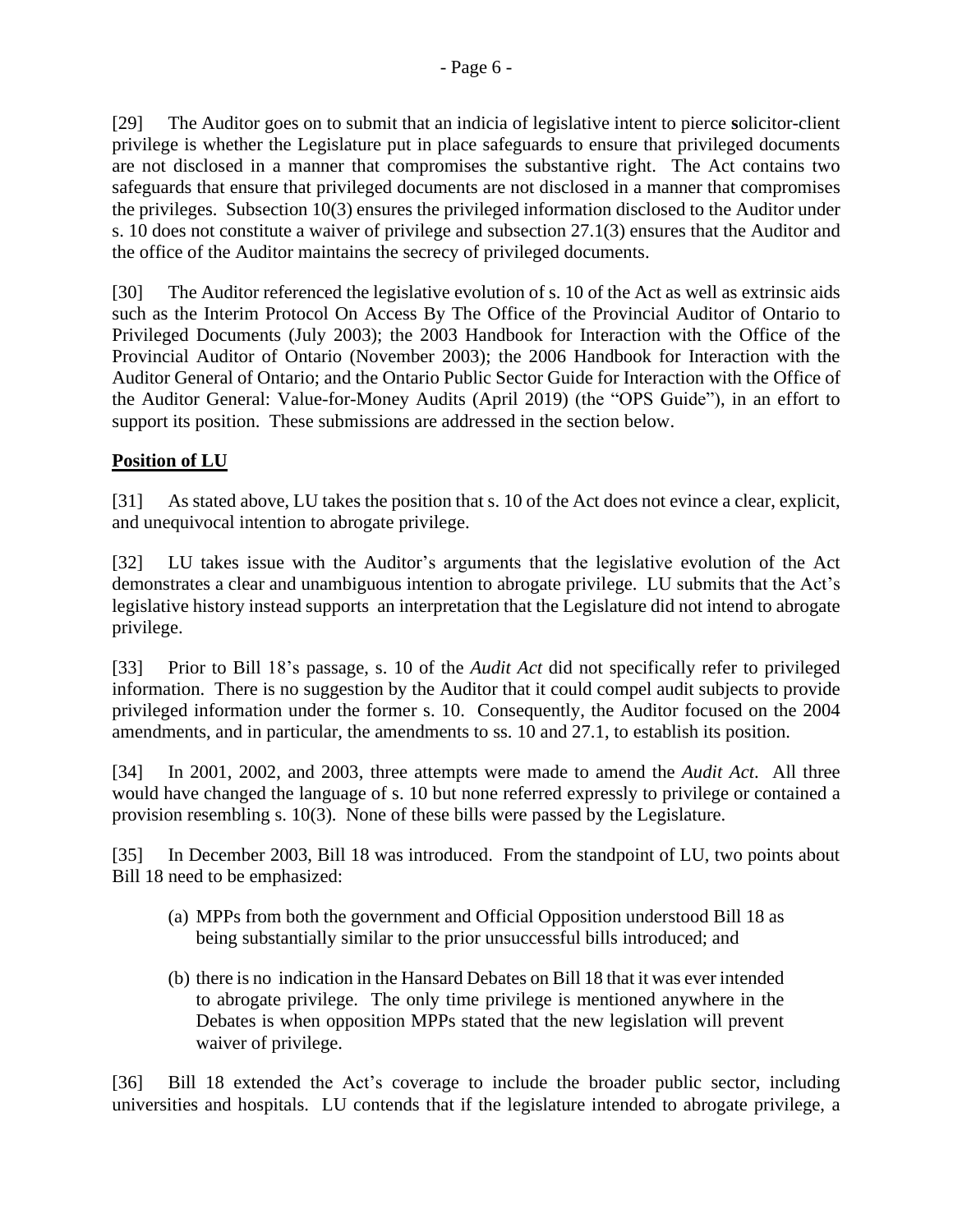fundamental civil and constitutional right, for broad sectors of the Ontario economy that are not part of government and that had not previously been subject to the Auditor's oversight, one would expect discussion in the legislature about this step. Such discussion did not take place.

[37] The Auditor submits that the debates in the Legislature leading up to the enactment of the 2004 *Audit Act* demonstrate that the Legislature intended to bestow on the Auditor robust audit powers regarding value-for-money audits of universities.

[38] The Auditor references three excerpts from Hansard Debates (Bill 18) on December 9, 2003, April 19, 2004 and May 17, 2004, which are summarized at paragraphs 54-59 of the Auditor's factum.

[39] Each excerpt references an expanded mandate and requirement to provide the Auditor with access to information and records.

[40] However, LU points out that there is no suggestion in the debates that Bill 18 was ever intended to abrogate privilege. The only time privilege is mentioned in the debates is when opposition MPPs stated that the new legislation will prevent waiver of privilege.

[41] The court can consider Hansard Debates to ascertain the background and purpose of the legislation. The Supreme Court of Canada has noted: "However, such references will not be helpful in interpreting the words of a legislative provision when the references are themselves ambiguous: *Canadian National Railway Co. v. Canada (Attorney General)*, 2014 SCC 40, at para. 47*.*

[42] With respect to the extrinsic aids referenced by the Auditor in para. 30 above, the Interim Protocol (2003) and the Handbook of Interaction (2003) predate Bill 18. The Legislature, in considering Bill 18, had the opportunity to squarely address the issue of abrogating privilege. The Handbook (2006) comments on s. 10(3) and repeats many of the arguments made by the Auditor referenced in the preceding section. LU points out that the OPS Guide (2019) was not signed by anyone at LU, nor is there any evidence that LU or any other university ever agreed to be bound by it. Further, there is no evidence that the OPS Guide was ever provided to LU, before or after it was signed, until the Auditor sent it to LU's President on August 30, 2021, well after the disagreement about privilege had arisen. LU submits that this suggests the Auditor did not consider the OPS Guide to be a particularly relevant aid for interpreting s. 10.

[43] Finally, the OPS Guide does not expressly state that s. 10 requires audit subjects to provide all privileged documentation to the Auditor. In any event, the OPS Guide is just a guideline, not a legally binding document. LU asserts that the OPS Guide should be given no weight in the court's interpretation of s. 10.

[44] LU's primary submission is that the text and scheme of the Act do not demonstrate a clear and unambiguous legislative intent to abrogate privilege.

[45] LU submits that because solicitor-client privilege is so fundamentally important to our legal system, legislation purporting to limit or deny it will be interpreted restrictively and the language of such a provision "must be explicit and evince a clear and unambiguous legislative intent to do so": *Alberta*, at paras. 28 and 71.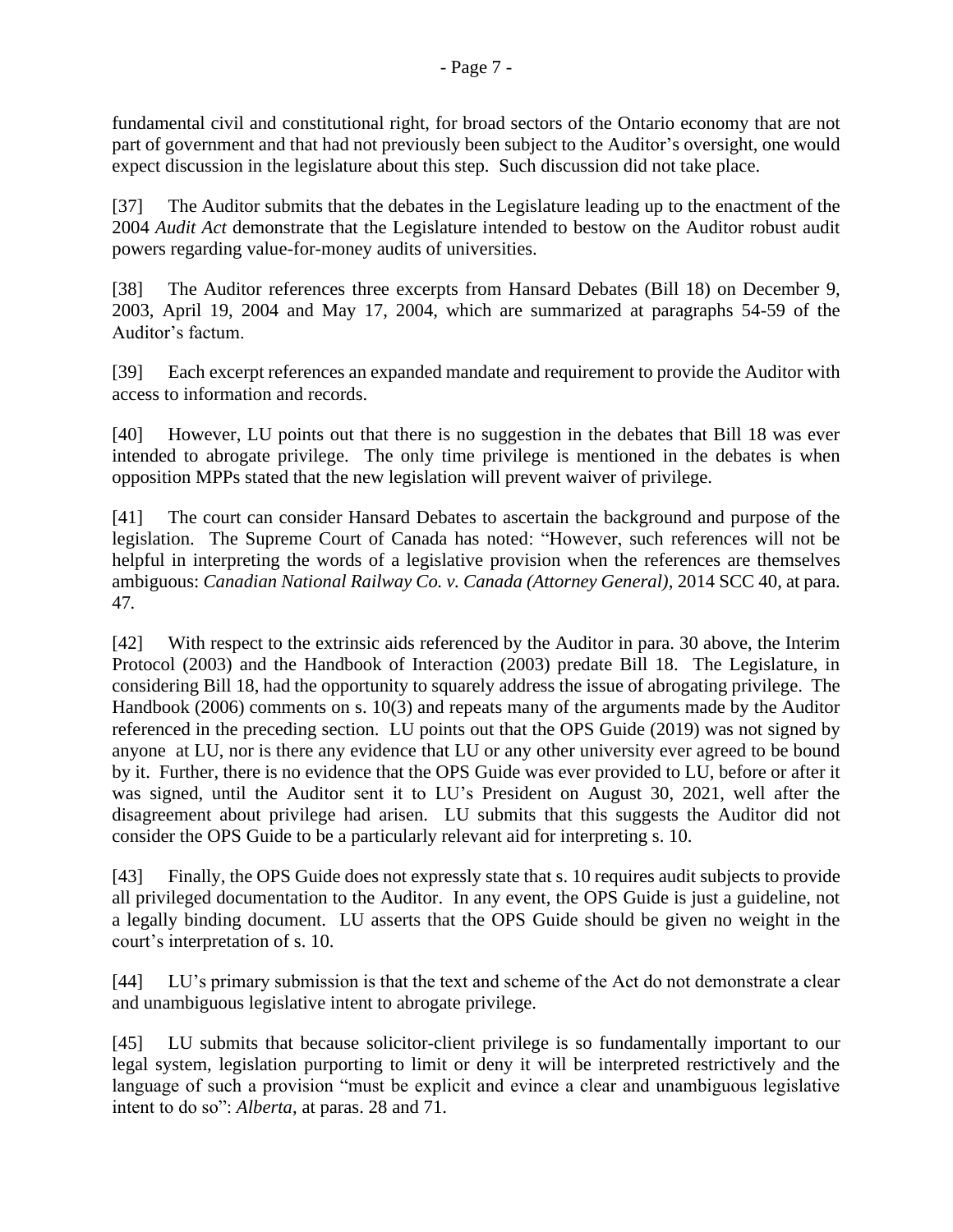[47] LU relies on the following principles laid down by the Supreme Court in respect of solicitor-client privilege:

In its modern form, solicitor-client privilege is not merely a rule of evidence; it is "a rule of evidence, an important civil and legal right and a principle of fundamental justice in Canadian law": *Alberta* at para. 41; see also *Canada (Attorney General) v. Chambre des notaires du Québec*, 2016 SCC 20 ("*Chambre des notaires*"), at paras. 5 and 28.

It is indisputable that solicitor-client privilege is fundamental to the proper functioning of our legal system and a cornerstone of access to justice: *Alberta*, at para. 34.

[A]s a substantive rule, solicitor-client privilege must remain as close to absolute as possible and should not be interfered with unless absolutely necessary: *Alberta*, at para. 43.

[48] LU states that the language of s. 10 does not expressly say that an audit subject must disclose privileged information. Sections 10(1) and (2) are general disclosure provisions that do not mention privilege. As a result, they cannot be interpreted to compel the disclosure of privileged information as "privilege cannot be abrogated by inference. Open-textured language governing production of documents will be read *not* to include solicitor-client documents": *Blood Tribe*, at para. 11.

[49] Where s. 10 does refer to privilege, in s. 10(3), it is not to compel disclosure of privileged information. Rather, it is to ensure that where privileged information is disclosed, whether intentionally or inadvertently, it is not construed as a waiver of privilege.

[50] LU notes that the Auditor places great weight on the words in s. 10(3), "disclosure to the Auditor General under subsections (1) or (2)." The Auditor argues that because these sections create mandatory duties of disclosure, s. 10(3) must mean that ss. 10(1) and (2) require the disclosure of privileged information. LU submits that this is a multi-step argument that requires reading the statute to mean something that it does not expressly say.

[51] LU provides examples that it submits show that where the Legislature truly intends to abrogate privilege, it uses express language:

- (a) *Law Society Act*, R.S.O. 1990, c. L. 8, s. 49.8(1): "A person who is required under section 42, 49.2, 49.3 or 49.15 to provide information or to produce documents shall comply with the requirement even if the information or documents are privileged or confidential";
- (b) *Health Insurance Act*, R.S.O. 1990 c. H.6, s. 43.1(6): "Subsections (1) and (5) apply even if the information reported is confidential or privileged and despite any Act, regulation or other law prohibiting disclosure of the information"; and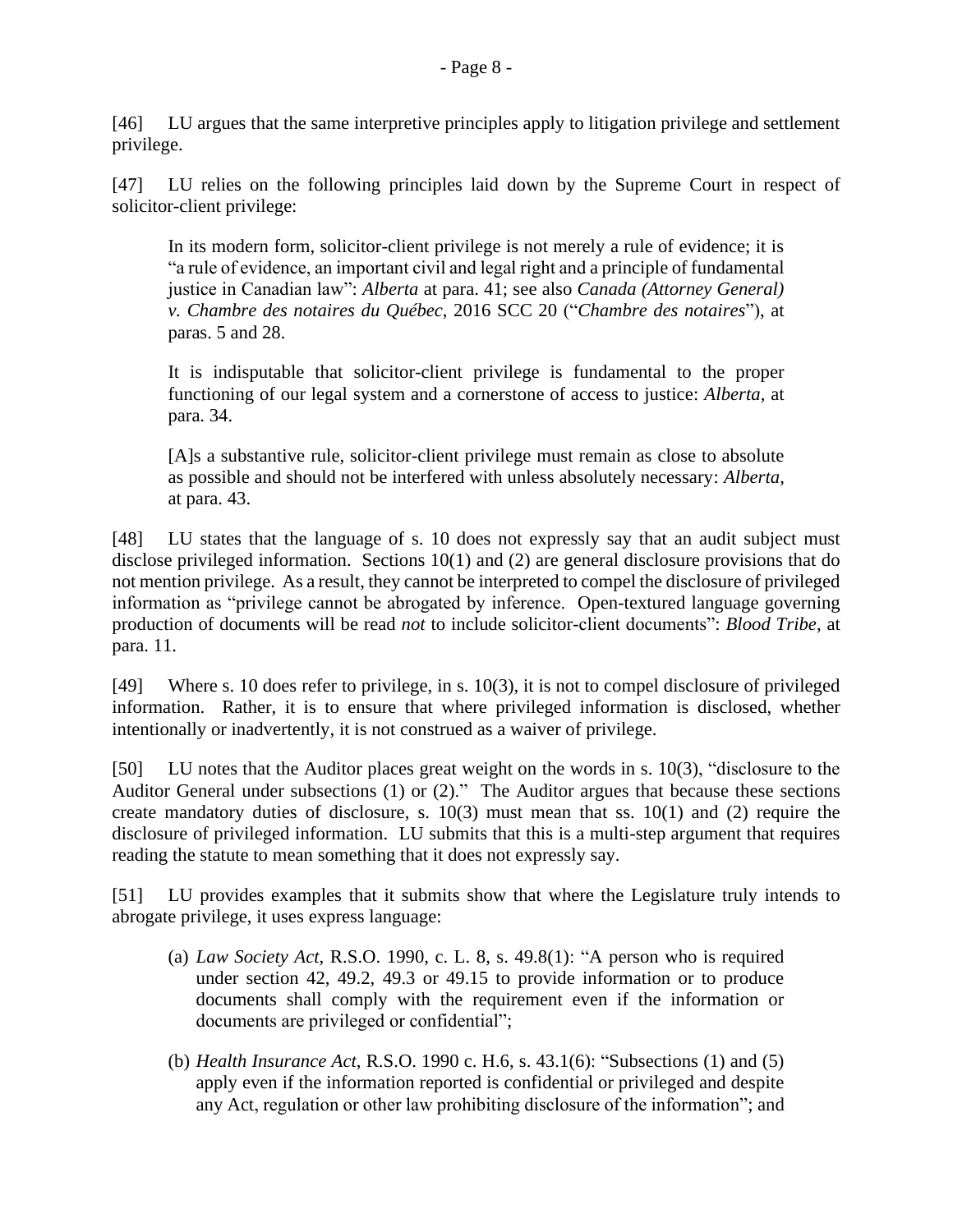(c) *Archives and Recordkeeping Act, 2006*, S.O. 2006, c. 34, Sched. A, s. 8(4): "Despite any other Act or privilege, the Archivist shall have access to any public record for the purpose of exercising or performing the Archivist's powers or duties under this Act…"

[52] LU points out that such language could have been introduced in s. 10 of the Act if the Legislature's intention had truly been to abrogate privilege.

[53] Importantly, LU points out that where the Nova Scotia Legislature intended to grant its Auditor General the power to compel privileged information, it used more express language:

14 (1) Notwithstanding the *Freedom of Information and Protection of Privacy Act* or any other legislation, and notwithstanding any other rights of privacy, confidentiality or privilege, including solicitor-client privilege, litigation privilege, settlement privilege and public interest immunity, the Auditor General has the right of unrestricted access, at all times, to all record records of any auditable entity, including the right to copy such records and to any things or property belonging to or used by any auditable entity, and every officer, employee and agent of any auditable entity shall forthwith provide the Auditor General any such information or explanations, or information concerning its duties, activities, organization and methods of operation, that the Auditor General believes to be necessary to perform the Auditor General's duties under this Act: *Auditor General Act*, S.N.S. 2010, c. 33, s. 14(1).

[54] Not surprisingly, LU argues that this is the sort of "clear, explicit, and unambiguous" language that would have been required to abrogate privilege in the Act.

[55] In the absence of the direct and express language that exists in other statutes, the Auditor seeks an inference that ss. 10(1) and (2) require disclosure of privileged information, not on their own, but only when read in light of ss. 10(3) and 27.1(3). LU submits that this argument, based on inference rather than clear and explicit intention, is insufficient to abrogate privilege. As the Court held in *Blood Tribe*, "privilege cannot be abrogated by inference. Open-textured language governing production of documents will be read *not* to include solicitor-client documents": *Blood Tribe*, at para. 11. LU submits that ss. 10(1) and (2) are open-textured and the court cannot infer from the words "under subsections (1) and (2)" in s. 10(3) that the legislature intended to completely abrogate privilege.

[56] LU argues that it is more plausible that by those words, the Legislature merely intended to refer to disclosure to the Auditor when describing the circumstances that will not result in a waiver of privilege.

[57] LU also points out that it would be truly odd if s. 10 required the disclosure of privileged information. This is because the Act also contains a summons power that does not require such disclosure.

[58] Section 11 of the Act gives the Auditor the power to examine "any person" under oath, and s. 11(2) provides that s. 33 of the *Public Inquiries Act*, *2009*, S.O. 2009, c. 33, Sched. 6 "applies to the examination." In turn, s. 33 of the *Public Inquiries Act, 2009* provides in s. 33(13) that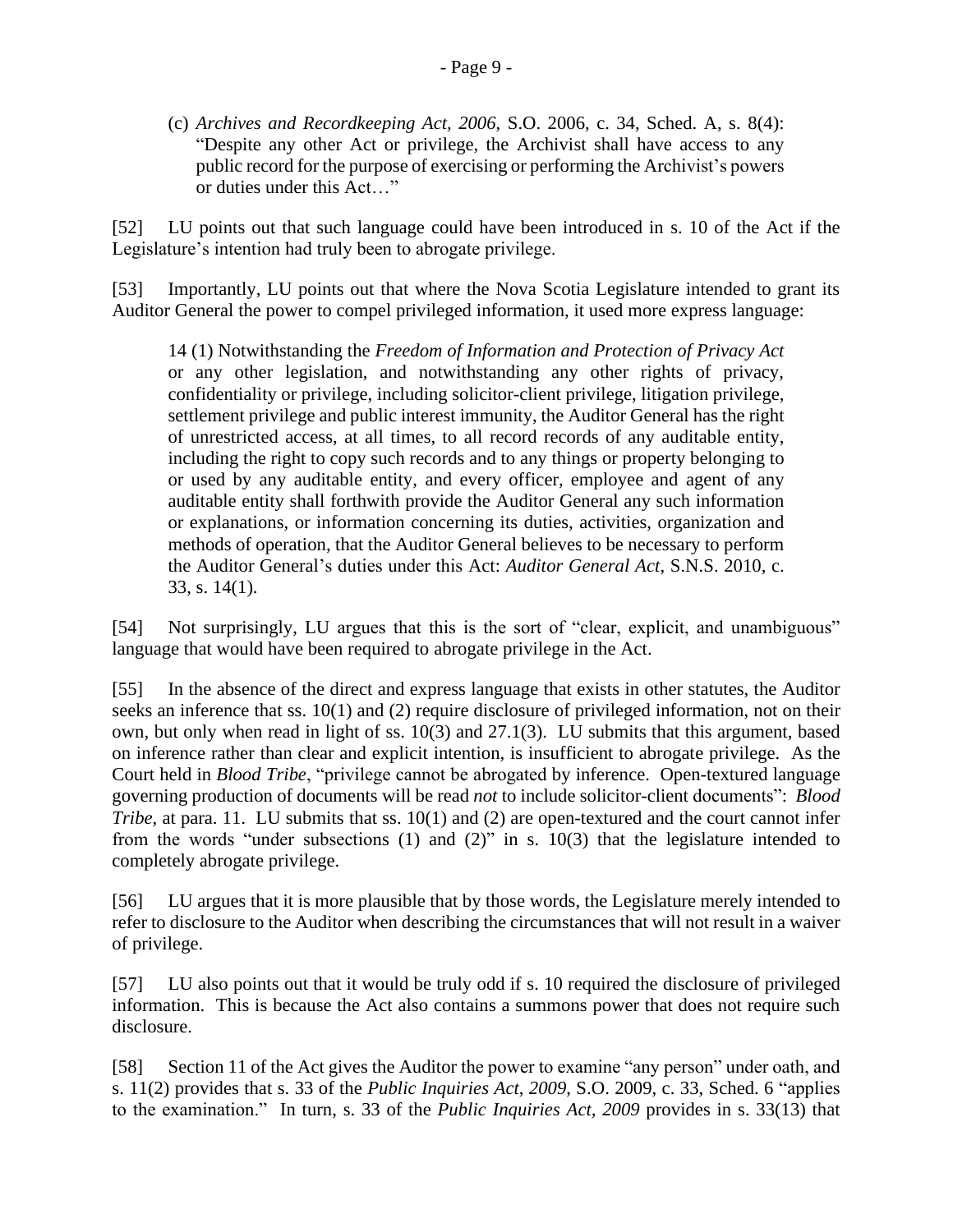"nothing is admissible in evidence at an inquiry that would be in admissible in a court by reason of any privilege under the law of evidence." Accordingly, s. 11 of the Act cannot be used to compel privileged information.

[59] LU argues that it would be incongruous if the Legislature chose to give the Auditor the power to compel privileged information under s. 10, but not under s. 11. Indeed, one would expect that a summons would be an escalated means of investigation, to be used where s. 10 did not achieve compliance.

[60] As a result, the only interpretation of s. 10 that is consistent with the scheme of the Act is that it, like s. 11, does not compel the production of privileged information.

[61] In summary, LU takes the position that the more persuasive interpretation of s. 10 is that it was simply intended to complement the existing practice whereby audit subjects could disclose privileged information to the Auditor if they so choose, by clarifying that doing so does not waive privilege.

## **Analysis**

[62] There is no debate with respect to the importance of solicitor-client privilege. It is, as submitted by LU, "a civil right of supreme importance in the Canadian justice system": *Chambre des notaires*, at para. 5. Further, to remain effective, it "must remain as close to absolute as possible and should not be interfered with unless absolutely necessary": *Alberta*, at para. 43.

[63] There is also no debate that legislatures can pierce solicitor-client privilege by statute. However, the language of any statutory provision must be explicit and demonstrate a clear and unambiguous intent to do so: *Alberta*, at para. 17. Further, solicitor-client privilege cannot be set aside by inference and express words are necessary in order to pierce it. Open-textured language will not be read to include solicitor-client privilege: *Blood Tribe*, at para. 11. The same principles also apply to litigation privilege and settlement privilege.

[64] The question for determination is whether ss. 10 and 27.1 of the Act demonstrate a clear, explicit, and unambiguous intention to abrogate solicitor-client privilege, litigation privilege, and settlement privilege.

[65] Prior to the 2004 amendments, there was no statutory provision in the *Audit Act* abrogating solicitor-client privilege. The question is whether the amendments had the effect of abrogating solicitor-client privilege, litigation privilege, or settlement privilege.

[66] It is instructive to look at the legislative history behind the passage of Bill 18. As noted by LU, three prior attempts were made to amend the *Audit Act*, including s. 10. None referred expressly to privilege or contained anything resembling s. 10(3).

[67] The debates from December 2003, when Bill 18 was introduced, indicate that Bill 18 was understood as being substantially similar to the previous bills and there was no reference to any intention to abrogate privilege.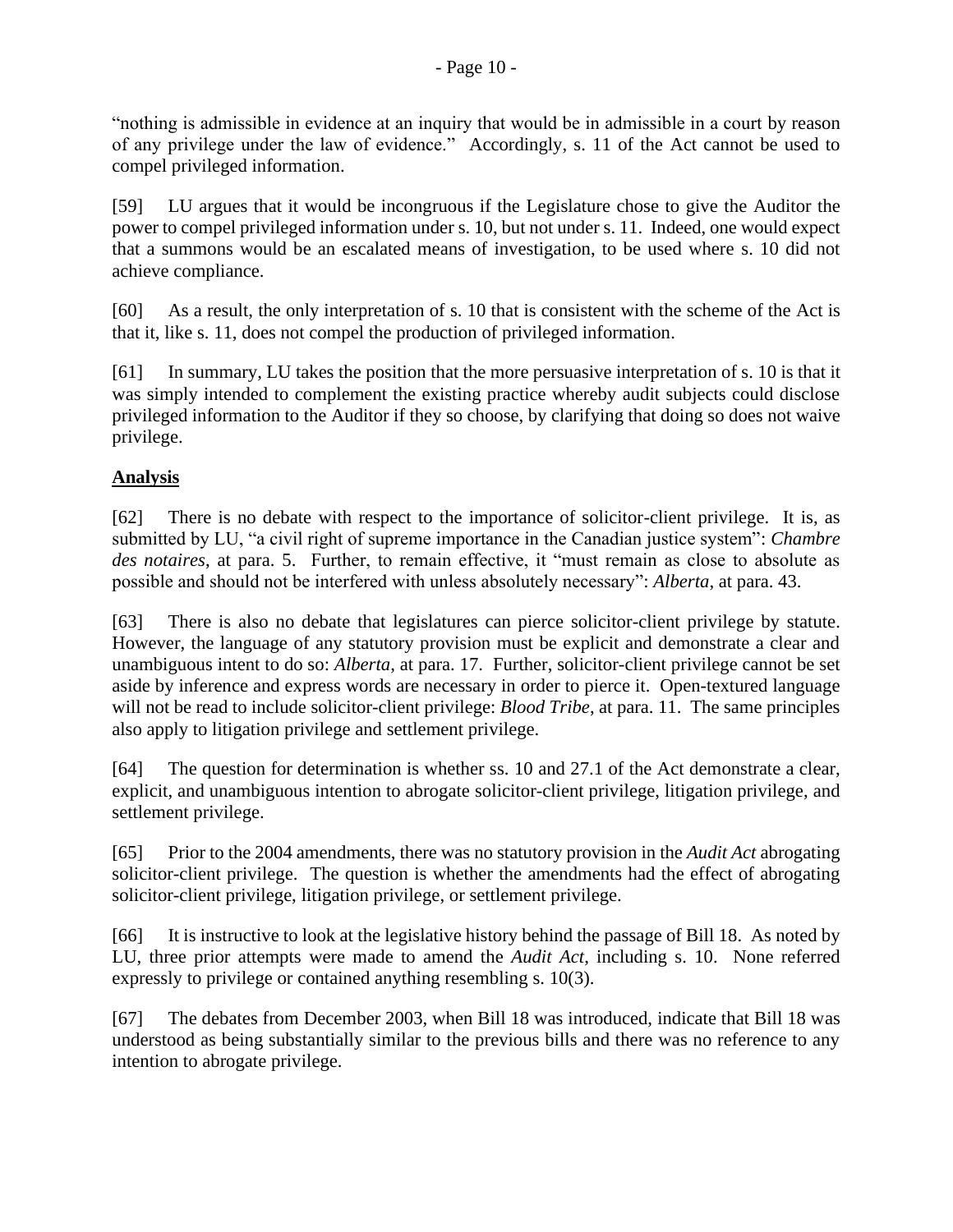[69] Counsel to the Auditor also referenced the extrinsic aids referenced at para. 30 above as evidence of an interpretation that favours the Auditor's position.

[70] In my view, these references do not assist the Auditor The comments in the 2003 documents are not reflected in Bill 18. The comments in the 2006 document are incorporated into the Auditor's submissions, and the submissions of LU in paras. 42 and 43 above are a complete answer to the Auditor's submissions. Further, the OPS Guide is not a legally binding document. It is not law and provides no evidence of legislative intention.

[71] It follows that this application must be determined on the wording of ss. 10 and 27.1 of the Act.

[72] To state the obvious, the Legislature could have adopted the route followed by the Province of Nova Scotia and enacted legislation that clearly expressed an unambiguous intention to abrogate solicitor-client privilege. It did not do so.

[73] The question remains whether through the efforts of ss. 10(3) and s. 27, the Legislature has in fact addressed the issue in a clear and unambiguous manner.

[74] In my view, s. 10 falls short of evincing an intention to abrogate privilege in a clear and unambiguous manner. Section 10 does not clearly state that an audit subject must disclose privileged information. Further, s. 10(1) and (2) do not mention privilege. At best, they are general disclosure provisions and, in my view, cannot be interpreted as authorizing the Auditor to access or compel the disclosure of privileged information.

[75] There are references in ss. 10(3) and 27.1(3) to privilege. However, these provisions do not compel disclosure of privileged information. Section 10(3) addresses a situation where privileged information is disclosed, whether inadvertently or with the consent of the privilege holder, and confirms that this does not constitute a waiver of privilege. Section 27.1(3) contemplates the same situation and ensures that privilege is maintained by obligating the Auditor and the Auditor's staff to maintain secrecy over the privileged information and documents. Neither s. 10(3) nor s. 27.1(3) are rendered meaningless if ss. 10(1) and (2) do not compel disclosure of privileged information. As argued by LU, s. 10(3) and s. 27.11(3) ensure that where privileged information is disclosed, whether intentionally or inadvertently, it is not construed as a waiver of privilege.

[76] The Auditor submits that the words of s. 10(3), "disclosure to the Auditor General under subsection (1) or (2)" are significant because ss. 10(1) and (2) create mandatory duties of disclosure and s. 10(3) must therefore mean that ss. 10(1) and (2) mandate the disclosure of privileged information. In my view, however, this argument cannot succeed as it requires reading into the statute something that is not expressly stated. This is contrary to the required direction to interpretation set forth in *Blood Tribe.* Open-textured language governing production of documents will be read not to include solicitor-client documents.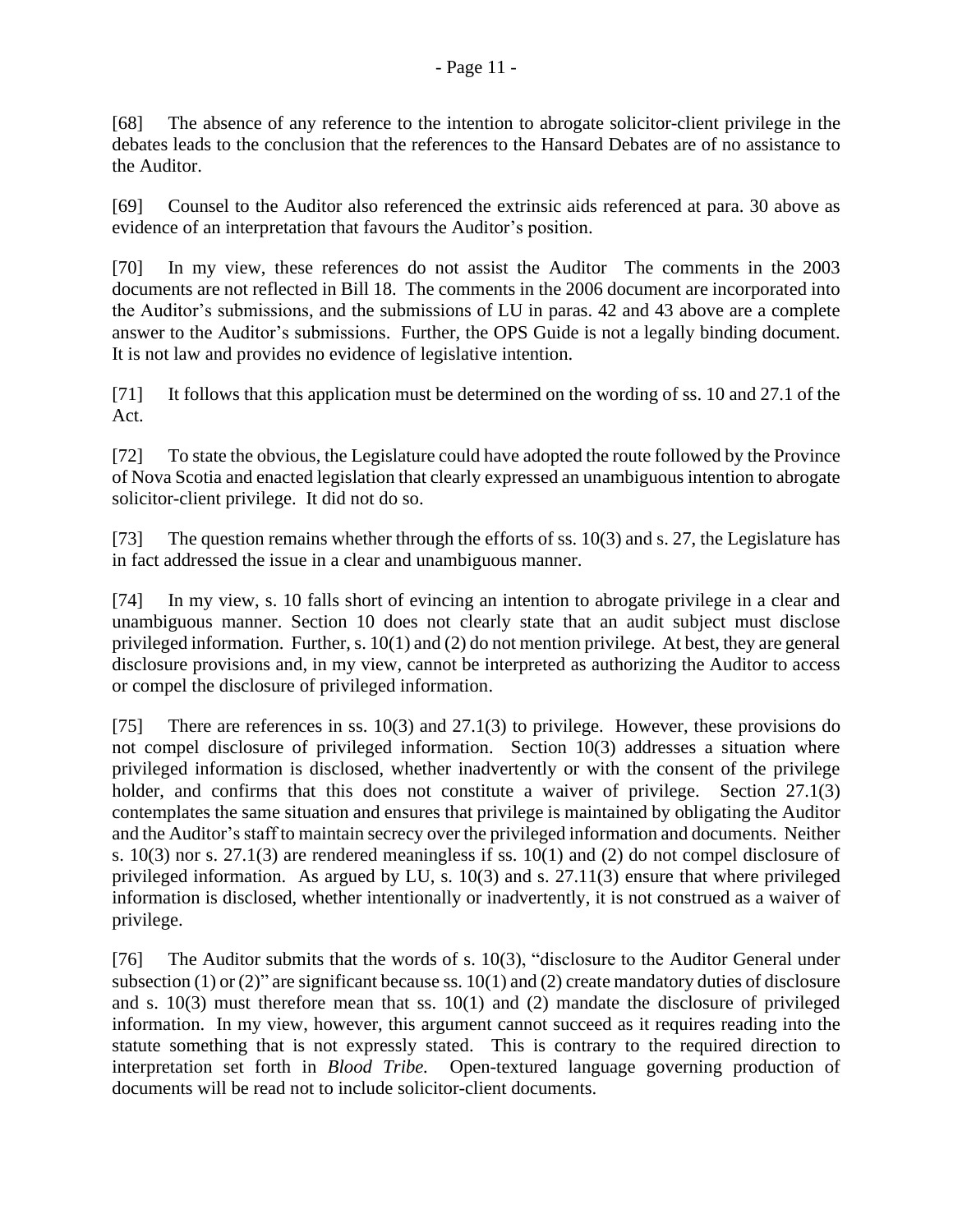[77] To repeat, at best, ss. 10(1) and (2) are general disclosure provisions that cannot be interpreted as authorizing the Auditor to access or compel the disclosure of privileged information.

[78] In arriving at this conclusion, I have taken into account that where the Legislature truly intends to abrogate privilege, it has done so in express language. Examples of this are the *Law Society Act,* the *Health Insurance Act*, and the *Archives and Recordkeeping Act, 2006*. It is trite to state that such language could have been introduced in s. 10 of the Act if the Legislature's intention had been to abrogate privilege.

[79] Another example of where express language has been used to compel privileged information is in the *Auditor General Act (Nova Scotia)*. Had it intended to abrogate privilege, the Legislature would have used this or similar language.

[80] In the absence of direct and express language, the Auditor's argument relies on the inference that ss. 10(1) and (2) require disclosure of solicitor-client information, not on their own, but only when read together with ss. 10(3) and 27.1(3). As noted above, ss. 10(3) and 27.1(3) do not compel this interpretation and privilege cannot be abrogated by inference.

[81] I also accept LU's submission that looking more broadly at the Act, it would be inexplicable if s. 10 required the disclosure of privileged information when the summons power set out in s. 11 – an escalated means of investigation – cannot compel such disclosure. It would indeed be highly unusual if the Auditor were be able to compel privileged information from LU under s. 10, but not from its President pursuant to a summons served on the President.

[82] LU also argued that if s. 10 of the Act did abrogate privilege as the Auditor contends, it would be unconstitutional. In view of my conclusions, it is not necessary for me to address this issue. I also note that there is no evidence that the Attorney General was served with a Notice of Constitutional Question as required by s. 109 of the *Courts of Justice Act*, R.S.O. 1990, c. C.43.

[83] In the result, I have concluded that the provisions of the Act, and in particular s. 10, do not demonstrate a clear and unambiguous intent to abrogate solicitor-client privilege.

- [84] Accordingly, this Application is resolved as follows:
	- (a) a Declaration shall issue that s. 10 of the Act does not require audit subjects to give the Auditor information and records that are subject to solicitorclient privilege, litigation privilege, or settlement privilege; and
	- (b) a Declaration shall issue that s. 10(2) of the Act does not give the Auditor a right to free and unfettered access to information and records that are subject to solicitor-client privilege, litigation privilege, or settlement privilege.